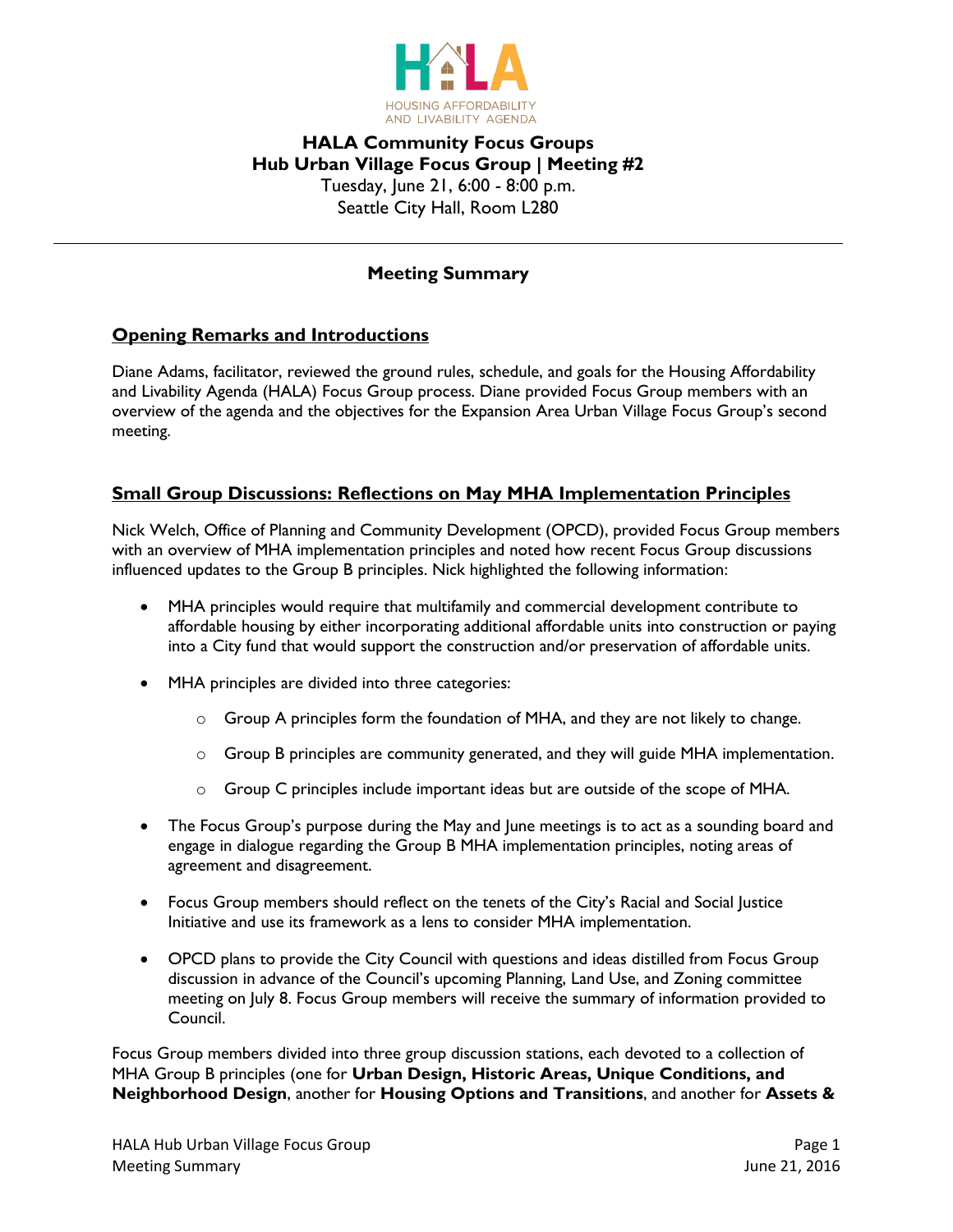**Infrastructure and Urban Village Expansion Areas**). Focus Group members rotated through each of the three discussion stations throughout the meeting and shared thoughts and perspectives with one another. OPCD provided framing questions and supporting topical background information at each station.

Each station included a large sheet on the table illustrating preliminary Focus Group feedback on draft MHA principles following the group's May meeting. Discussion, comments and suggestions from the small group discussions were written down on the sheet. The ideas, suggestions and discussion from the small group session will be incorporated in a draft report of Focus Group input on the principles.

# **Small Group Sharing**

Diane invited focus group members to share a summary of ideas and questions that emerged during group discussions at each of the three discussion stations. Focus group members identified the following key points:

- **I. Urban Design, Historic Areas, Unique Conditions, and Neighborhood Design:**
	- Retrofit historic, single-family houses into multifamily buildings when possible in order to retain historic, neighborhood character and increase density.
	- Ensure that strategies for identifying and preserving historic areas and view corridors are equitable for all.
	- Ensure that retained historic buildings incorporate safe materials and design (e.g., designed to required seismic standards).
	- Encourage development of buildings that facilitate a sense of community (e.g., buildings with shared amenities).
	- Encourage development that is sustainable and healthy.
	- Ensure that HALA efforts do not negatively affect racial minorities and do not supplant existing low-cost market-rate housing.
	- Encourage design and policies that develop new histories among new populations.

### **II. Housing Options and Transitions:**

- Ensure flexibility and diversity in terms of design guidelines and zoning to match community and market needs.
- Encourage larger, multi-bedroom units.
- Encourage development and zoning that promotes a mixture of low-, middle-, and highincome housing.
- Make affordable housing available to those who make less than 60% of the Area Median Income.

### **III. Assets & Infrastructure and Urban Village Expansion Areas:**

- Define walksheds based on miles rather than minutes in order to ensure that assets and infrastructure are equitable.
- Ensure that any urban village expansions are done in a way that is equitable.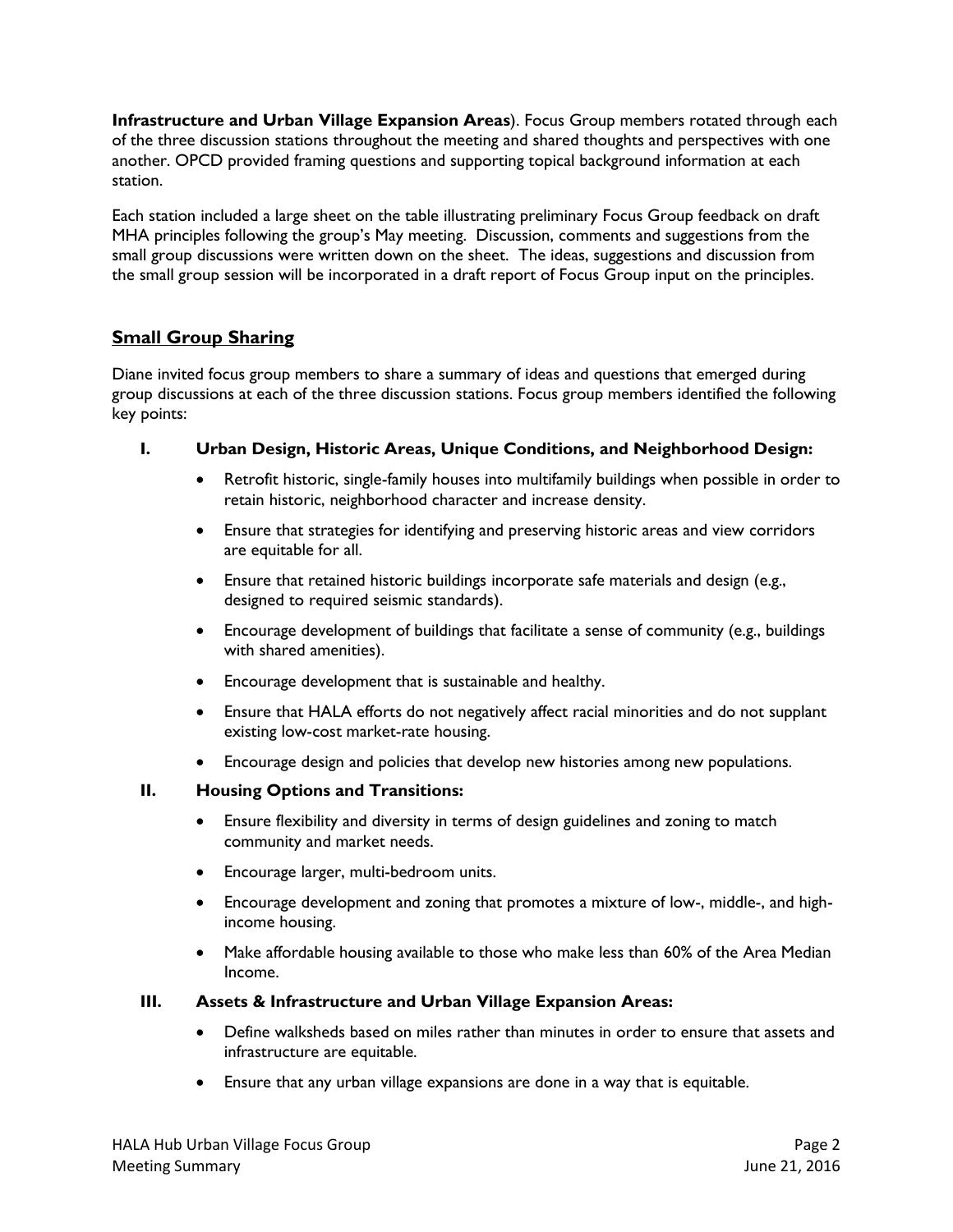Construct schools and parks and other assets, and then encourage higher-density housing nearby. Development impact fees could pay for these important assets where needed.

## **Observer Comment**

Diane invited the observers to share brief comments with the group:

- One observer said that they build small developments around the city that they sell rather than operating them as landlords. This observer noted their interest in hearing more about how HALA and MHA could potentially affect their work.
- One observer highlighted that Seattle has very few historic districts compared to other cities of similar size. This observer suggested that craftsman style homes in the central Wallingford neighborhood and houses near Volunteer Park in Capitol Hill could be categorized as historic assets.
- One observer noted that increased urban density will underscore the need for open park spaces, which could help to mitigate increased noise and light pollution.
- One observer noted that shared building amenities are sometimes insufficient within Seattle's existing multifamily housing. This observer encouraged City policy that would require landlords to keep shared amenities to certain standards if they were to be incorporated into affordable housing development.

## **Next Steps**

Diane thanked the group for their participation and discussion. She noted that the City would consider the Focus Group's perspectives as they finalized the MHA implementation principles. Diane said that the City would present final MHA principles and begin to explore ideas surrounding zoning changes within Hub Urban Villages at the Focus Group's July 12 meeting.

Diane also encouraged Focus Group members to use the online HALA Consider.It tool [\(hala.consider.it\)](file://///mo_2014/data/HALA%20TEAM/Outreach%20Materials/Focus_Groups/Focus%20Group%20Meetings/06_June/Meeting%20Output/hala.consider.it).

## **Attendees**

#### **Focus Group members:**

- Adam Bejan Parast
- Alex Brennan
- **•** Beatrice Peaslee
- Chris Maite
- **•** David Evans
- Dean McBee
- Derek Scheips
- Isaac Mooers
- Jennifer Cells Russell
- Jennifer Price
- Jody Grage
- Judy Bouse
- Kara Luckey (Medium Density)
- Karthik Jaganathan
- Katharine Kurfurst
- Laura Bernstein
- Mary Monroe
- Melissa Lerch
- Natalie Curtis
- Patrick Burns
- Ryan Reese
- Shelly Cohen
- Vanessa Laughlin